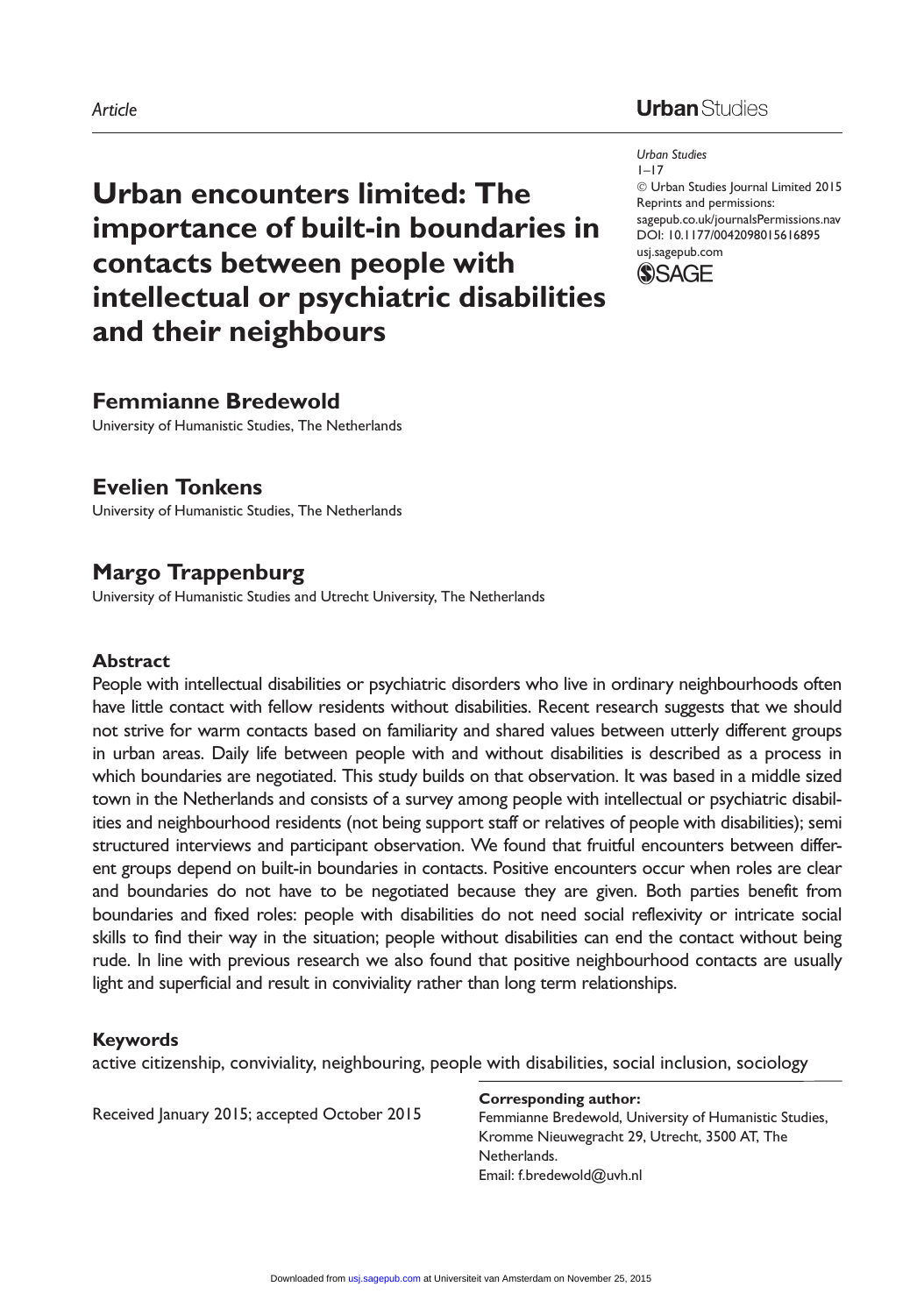## Introduction

From the 1970s onwards, many people with intellectual and/or psychiatric disabilities were relocated from large scale facilities in the countryside to ordinary neighbourhoods, in urban areas, in independent apartments or group homes (Lamb and Bachrach, 2001; Novella, 2008; Tabatabainia, 2003; Tonkens and Weijers, 1999). Many people with disabilities who came of age in the era of deinstitutionalisation were never in large institutions at all. After nearly 50 years of deinstitutionalisation policy, there is an abundance of research showing that people with disabilities have a larger social network when they live in community settings (Chow and Priebe, 2013: 10; Emerson, 2004; Kozma et al., 2009: 195; McConkey, 2007; Young and Ashman, 2004a: 22), that their quality of live improves (Dusseljee et al., 2011; Kozma et al., 2009; Young and Ashman, 2004a) and that many of them enjoy better living conditions, which includes having a place of their own with privacy (Chow and Priebe, 2013; Verplanke and Duyvendak, 2010; Young and Ashman, 2004b). However, one disadvantage that research shows is that many people with intellectual or psychiatric disabilities do not fully participate in mainstream society. Many are unable to find regular employment (Beyer, 2012; Gray et al., 2014; Harris et al., 2014). Some become homeless and wander the streets until they are finally institutionalised in the criminal justice system (Abramowitz et al., 2008; Kramp and Gabrielsen, 2009; Wallace et al., 2004). These individuals' social networks are small and usually consist of family, other people with disabilities and support staff (Bigby, 2008; Bromley et al., 2013; [Duggan a](http://usj.sagepub.com/)nd Linehan, 2013; Hall and Hewson, 2006).

Policy makers, which include city planners and health care authorities, are reluctant to accept this harsh reality. Policy makers attempt to devise ways to further the participation of people with disabilities, as we can read, for example, in the policy report of one of the local care institutions in Zwolle:

Participation in society is an important prerequisite for the well-being of people with disabilities. It increases self-reliance, strengthens social relationships and offers space for selfdevelopment. Unfortunately, participation is not obvious. On the contrary. For people with long term mental health problems and other disabilities, it is often not easy to participate in society. We want to create conditions to make them fully participate. (Project community work RIBW, 2012: 4)

On the one hand, this policy should benefit the target group at issue by making them feel more at home, empowered or accepted in society. On the other hand, this policy may reduce costs if people with disabilities could be helped and supervised by residents in their neighbourhoods and volunteers rather than professional staff. In the Netherlands, both policy motives play an important role in a widely acclaimed transition from a traditional welfare state to a 'participation society'. In the participation society in the making, people should rely as minimally as possible on professional care and should preferably not be institutionalised. Instead, vulnerable citizens should take care of themselves as much as possible and rely on their social network if they cannot take care of themselves. This suggestion applies to all sorts of vulnerable citizens: the chronically ill, the physically disabled, the fragile elderly, as well as people with intellectual or psychiatric disabilities. Because family members of vulnerable citizens are often overburdened already (Chan, 2011), the government hopes that volunteers and neighbourhood residents will assist and help. Intimate personal care (helping people take a shower or go to the bathroom) is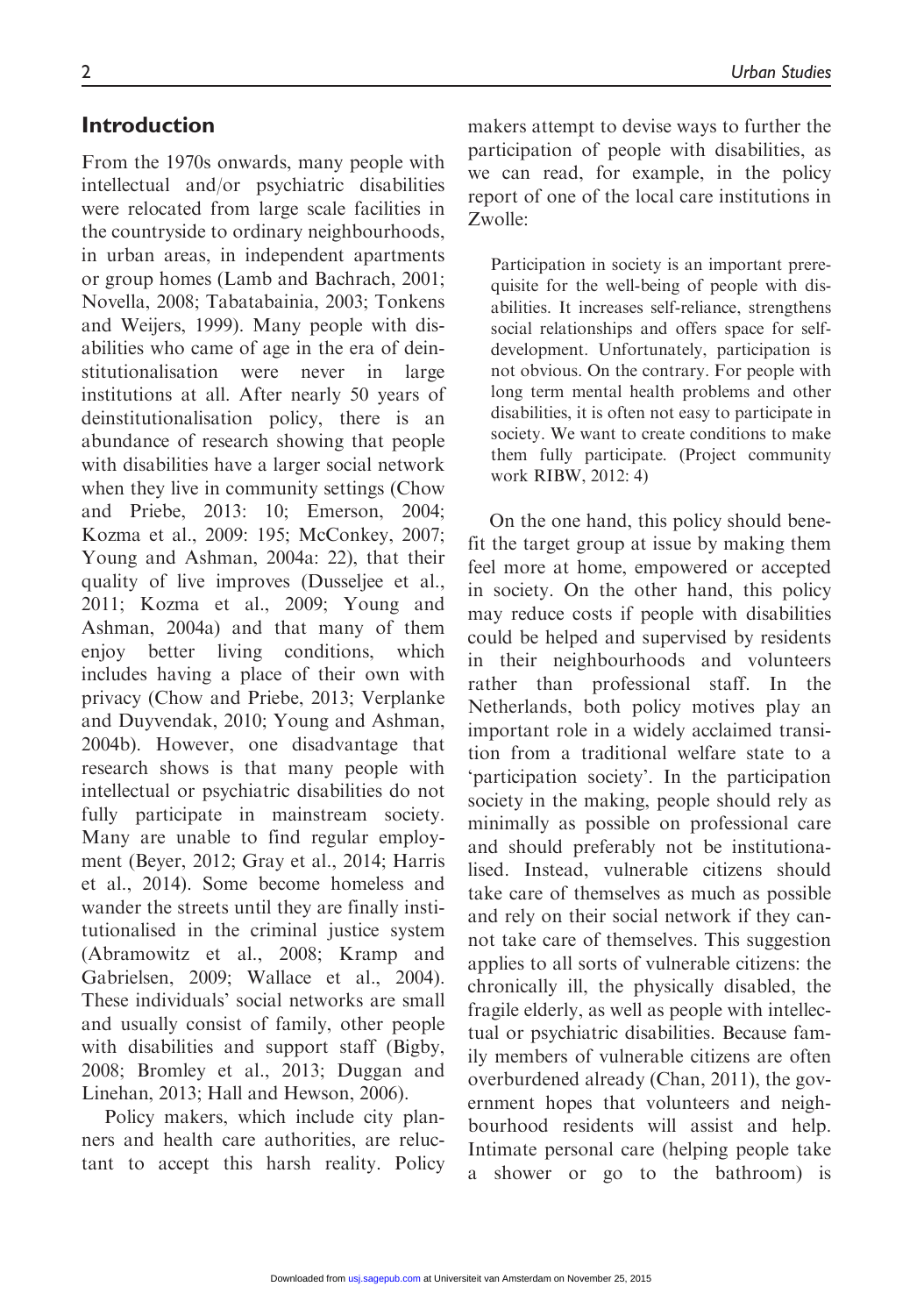considered a service that should be rendered by paid professionals but many other forms of help could be provided by neighbourhood residents, friends and acquaintances. These individuals may buy groceries, tend gardens, complete forms and take those needing assistance to the doctor or the dentist. The participation society in the making should be an actively caring society.

The Dutch government is not alone in this; Fincher and Iveson (2008: 73–74) observe in the Australian context that the advocates of deinstitutionalisation often hoped that this policy would save money: 'if people lived in community settings, there was a possibility of their support being provided in part by volunteers in these local communities'. Thus, it appears pertinent for policy makers and city planners, but evidently also for citizens with disabilities themselves and for those who care about their fate, to know whether and how contacts between people with intellectual or psychiatric disabilities and neighbourhood residents originate and whether and how they may be engineered. In the next section, we will discuss the sociological research regarding contacts between neighbourhood residents in general and regarding contacts between neighbourhood residents and people with intellectual or psychiatric disabilities in particular. We will observe that recent research focuses on the specific role of negotiated boundaries in those contacts. Developing that research, we want to determine how contacts between people with and without disabilities occur and what role boundaries play in these encounters. After the theory section, we introduce our research. The findings will show the importance of built-in rather than negotiated boundaries in contacts between neighbourhood [residents](http://usj.sagepub.com/) and people with intellectual or psychiatric disabilities. We will end our article with reflections on the implications and limitations of our findings.

# Sociological theory and research on neighbourhood behaviour

In an intriguing 1969 article, Eugene Litwak and Ivan Szelenyi reflect on the similarities and differences between primary groups: the nuclear family, extended kin, friends and neighbours. What sort of help is provided by each of these groups? Characteristic for neighbourhood residents (next door neighbours but also residents living in the same block, in close proximity) is that they are often willing to provide short-term immediate help; many people will ask their next door neighbour for a cup of sugar that they need immediately. However, this is not all that neighbours do for each other. In the wider circle of neighbourhood residents, people find fellow citizens who share the same public goods: police protection, water, the sewage system, neighbourhood schools. Hence, neighbours can join forces when services fail them. Additionally, neighbours can benefit from each other with regard to 'activities that require everyday observation'; e.g. they can cooperate to observe whether the neighbourhood teenagers do not become juvenile delinquents.

People with intellectual disabilities or psychiatric disorders living in the neighbourhood could benefit from the first and the third kind of help: immediate assistance and everyday observation. It is important to note that Litwak and Szelenyi did not believe that neighbours would be those to turn to in case of long-term or chronic illnesses; that type of help is usually provided by family members or professionals.

Later research has investigated the question of what it means to be a good next door neighbour. Sociologists who studied urban neighbourhoods found that certain general neighbouring principles apply to modern Western urban neighbourhoods (Alphen et al., 2010; Blokland, 2005; Forrest and Kearns, 2001; Linders, 2010; Paquin and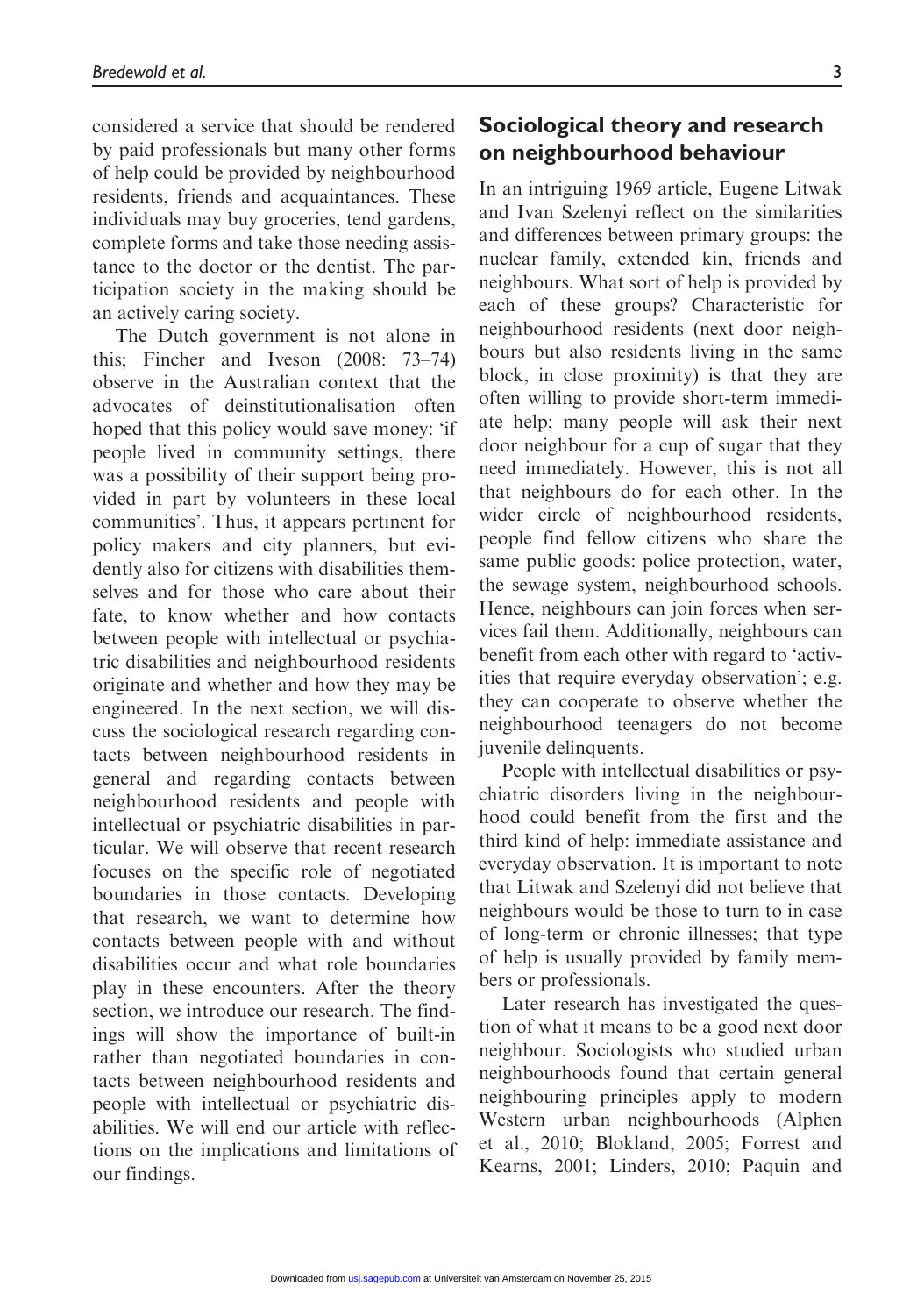Gambrill, 1994; Unger and Wandersma 1982, 1985). As indicated by Litwak and Szelenyi, neighbours tend to view each other as potential sources of support that can be relied on when needed (Alphen et al., 2010: 349). Neighbourly contacts are based on reciprocity ('could you please look after my children this evening; I'll mind yours next week'), and they appear to be the most logical option when professional support is not available (Jager-Vreugdenhil, 2012: 214). Neighbours avoid assistance in daily care because they do not want to interfere in each other's private domains. Neighbours want to maintain their distance to prevent inconvenience and neighbourly disputes (Blokland, 2005; Bulmer, 1986, 1987; Jacobs, 1960; Linders, 2010). Most neighbours meet in their garden, on the street or on the pavement; they do not visit each other at home. Particularly in urban neighbourhoods, where people live close to each other, it is difficult to maintain one's distance. Paquin and Gambrill (1994) studied neighbourly disputes in urban life. The researchers conclude that hassles are part of the urban ecology but are particularly found in urban neighbourhoods where people live close to each other in flats or apartments (p. 30).

Fulfilling the role of next door neighbour is difficult because it is surrounded by unwritten rules. Because of these unwritten rules, it can be particularly difficult for people with intellectual or psychiatric disabilities because they may not be able to adhere to the implicit norm of reciprocity and may find it difficult to maintain the appropriate distance. However, our research showed that quarrels between neighbours occur as often with neighbours without disabilities, as we will describe in the findings section. Research into the neighbourho[od](http://usj.sagepub.com/) [particip](http://usj.sagepub.com/)ation of people with intellectual disabilities or psychiatric disorders usually does not distinguish between their roles as next door neighbour and neighbourhood resident. However,

the research does show that neighbourhood participation is a daunting goal. Various reasons have been proffered to explain the difficult integration into neighbourhoods of people with disabilities. Researchers blame the competencies of people with disabilities (notably a lack of social skills) and/or those of neighbourhood residents (Alphen et al., 2010); they refer to feelings of insecurity in people with disabilities due to negative experiences in the past such as name-calling and abuse (Alphen et al., 2009; Robertson et al., 2005). Researchers point at prejudice and negative community attitudes (Dijker et al., 2011; Hudson-Allez and Barret, 1996; Pittock and Potts, 1988). Researchers blame the lack of professional support (Alphen et al., 2010) or seek explanations in the developed environment, such as the manner in which people with disabilities are housed (non-congregate settings versus congregate settings) (Bostock and Gleeson, 2004), housing in weaker neighbourhoods with small apartments where proximity is a problem (Trappenburg, 2015), lack of community spirit in urban areas (Nicholson and Cooper, 2013) or a lack of common space (such as bordering gardens or a shared driveway) (Alphen et al., 2009, 2010; Pittock and Potts, 1988). When asked for their opinions and attitudes, respondents without disabilities indicate that they would accept people with intellectual disabilities or psychiatric disorders as a neighbour provided that people with disabilities do not bother them and that they can rely on a qualified social professional if they are bothered or have problems (Alphen et al., 2010; Leegwater and Lubbinge, 2005; Robertson et al., 2005; Veldheer et al., 2012).

Recently, Australian researchers Wiesel, Bigby and Carling-Jenkins (2013) advocated a new direction for investigating neighbourhood contacts between people with and without disabilities. In these researchers' view, much previous research was inspired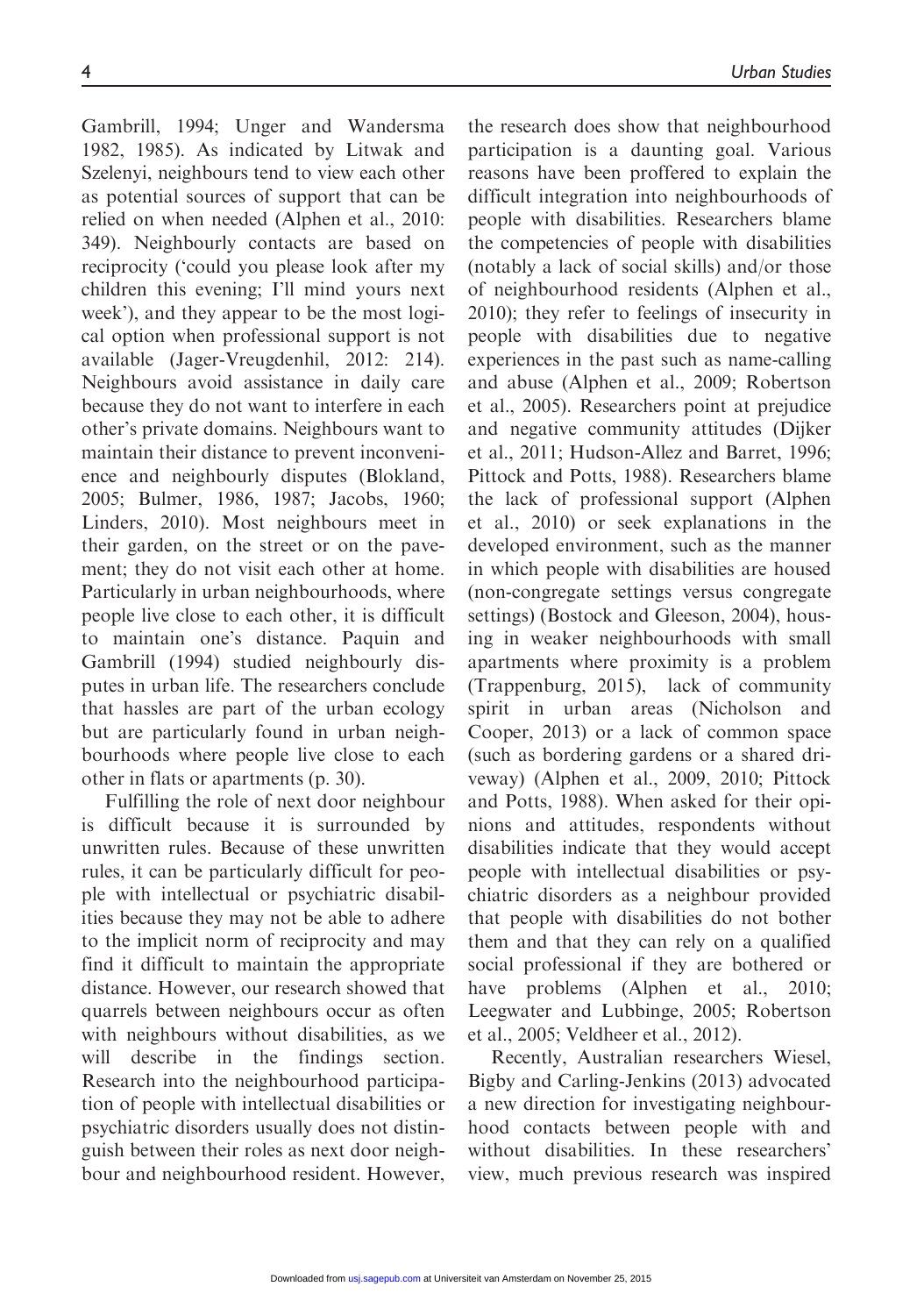by a nostalgic vision of community with shared values, familiarity and long lasting relationships. In modern urban life, it is much more feasible, perhaps preferable, to strive for conviviality, as described by Fincher and Iveson (2008): 'encounters which provide people with an opportunity to step outside a fixed identity and explore more transient shared identifications with those they meet' (Wiesel et al., 2013: 11). Wiesel, Bigby and Carling-Jenkins observed interactions between five people with disabilities and others. The researchers found three positive types of encounters in which elements of conviviality could be traced: 1. fleeting exchanges: small moments of interaction between people living in the same city in which they briefly acknowledge each other's existence; 2. service transactions: between a shopkeeper or service provider and a client with disabilities; and 3. Encounters within a distinct social space: where people with disabilities meet each other, usually supervised by support staff. Two sorts of negative encounters were found: exclusionary encounters: moments when the otherness of people with disabilities was emphasised in a negative manner, and unfulfilled encounters: people with and without disabilities hesitating to accost one another and, ultimately, failing to do so.

In a later article, Wiesel and Bigby (2014) describe the attitudes and reactions of residents without disabilities towards people with intellectual disabilities. The researchers found that most people do not have any contact with people with disabilities who live in their neighbourhood. Whereas some of them related negative community attitudes towards people with disabilities, others simply did not want to interfere in other people's business, did not want to [be](http://usj.sagepub.com/) [patronis](http://usj.sagepub.com/)ing or did not know how to relate to people with disabilities because they were always moving about in a group that was supervised by support staff (on the attitudes of staff see also Bigby and Wiesel, 2015). Many people chose to avoid contact with people with disabilities because they were afraid of over commitment; they sensed that people with disabilities would not know when it was time to move on. Brief moments of conviviality were also described in this article: moments when people without disability displayed gestures of help or showed patience in public places because certain people with disabilities have difficulty maintaining pace in modern life. Wiesel and Bigby describe the interactions between neighbourhood residents with and without disabilities as a process in which 'boundaries of inclusion and exclusion are negotiated daily'.

Our study develops these Australian studies. Although we acknowledge that boundaries of inclusion are indeed occasionally negotiated on a daily basis, we argue that at other times boundaries do not have to be negotiated because they are a given. We will introduce the notion of built-in boundaries in contacts between people with and without disabilities and psychiatric disorders. Following Goffman (1963, 1983) social life may be characterised as an interaction order. Certain encounters are heavily structured in terms of rules and roles. When you visit a general practitioner you are supposed to tell her what is bothering you whereas she will not trouble you with her complaints in return. She will examine you, prescribe one or another medication and then you are done. Other encounters are much less structured. When you visit a friend at his house you may overstay your welcome but it is also quite possible that the two of you enjoy the visit till the early hours of the morning. Encounters in public space are sometimes almost as structured as the visit to the doctor. The communication traffic order (Goffman, 1963), the rules and roles in those situations are clear, or, as we put it in this article: the situation has built-in boundaries. The rules and roles allow for a natural form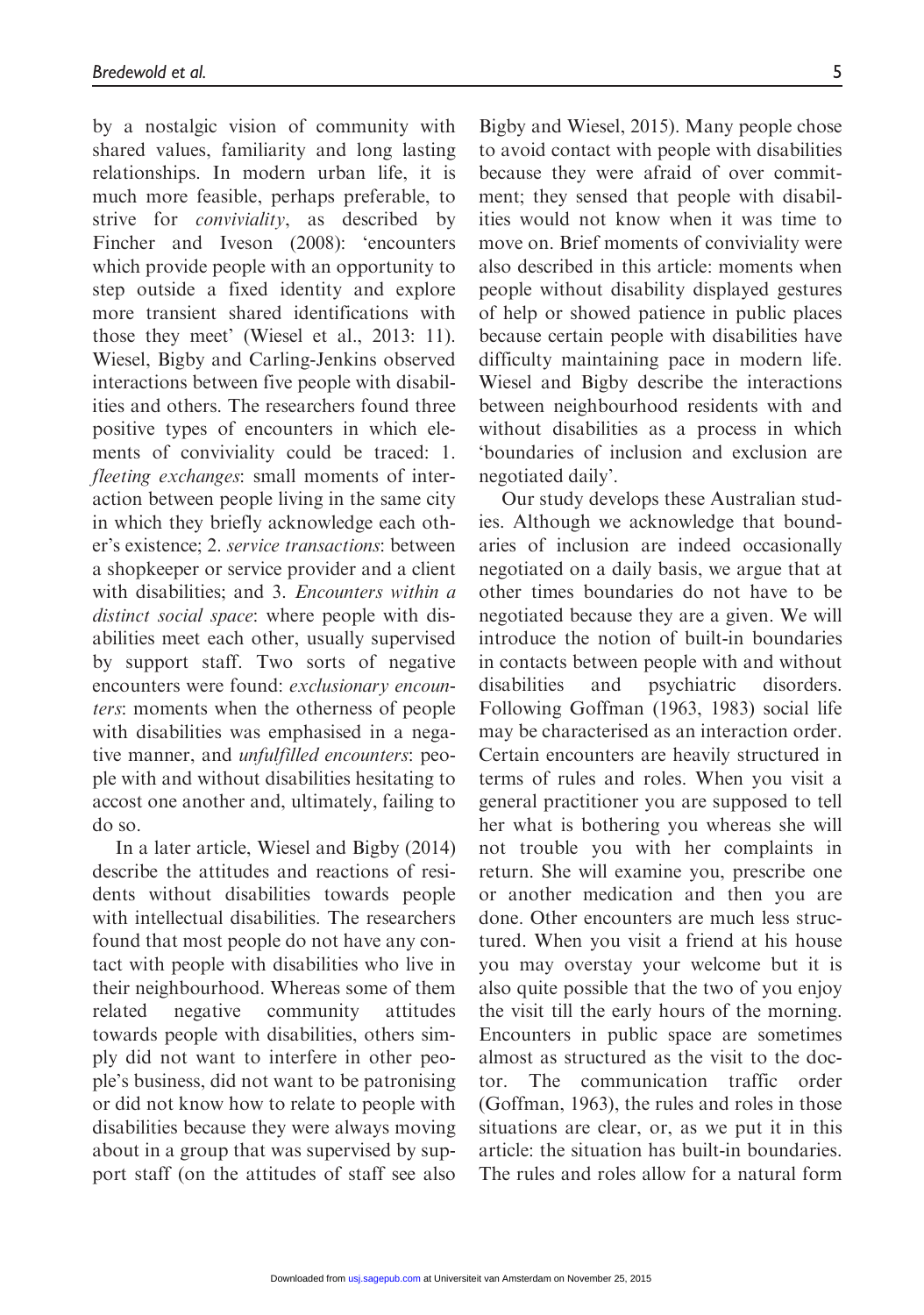of closure. One example of a contact with built-in boundaries is the service transaction between shopkeeper and the client with disabilities that Wiesel, Bigby and Carling Jenkins (2013) described. Our research will show that there are other examples and that these contacts may also lead to moments of conviviality. However, many types of contacts do not have such built-in boundaries. These contacts call for boundary negotiations; because that is a difficult process, many residents without disabilities attempt to completely avoid them.

# Researching the neighbourhood

Our research was carried out between January and December 2012 in two neighbourhoods in the medium sized city of Zwolle. Zwolle is a town with 121,525 inhabitants, situated in the North-East of the Netherlands. Both neighbourhoods are situated in the suburb, Zwolle-South, located approximately three kilometres from Zwolle's inner city. Table 1 indicates certain general

background characteristics of these two neighbourhoods. Ittersummerlanden ranks low in various socio-economic aspects compared with the average of Zwolle and the Dutch average. The average income level in Ittersummerlanden is low (about  $\epsilon$ 16,800 disposable annual income per year) compared with the national average  $(\text{\textsterling}18,600 \text{ dispose})$ income per year). In Ittersummerlanden, social housing predominates (84 percent), with many flats and apartments, whereas in Schellerlanden most houses are privately owned. In Ittersummerlanden, many residents are jobless and on welfare (54 per 1000 habitants, compared with 29 per 1000 habitants in Schellerlanden and compared with 41 per 1000 habitants nationally). Schellerlanden, in contrast, is a well-established residential area with an average socioeconomic status. The average income in Schellerlanden ( $\epsilon$ 19,100) is approximately equal to the Dutch average, and the percentage of residents with a high income is approximately equal to the national rate (24% compared to 20% nationally). Schellerlanden includes a small number of

|  |  |  |  | Table 1. Background characteristics of the neighbourhoods. |
|--|--|--|--|------------------------------------------------------------|
|--|--|--|--|------------------------------------------------------------|

|                                    | Ittersummerlanden |    | Schellerlanden |     | Zwolle  |     | <b>Netherlands</b> |      |
|------------------------------------|-------------------|----|----------------|-----|---------|-----|--------------------|------|
|                                    | n                 | %  | N              | %   | n       | ℅   | n                  | %    |
| Residents*                         | 3885              |    | 2983           |     | 120.403 |     | 16,730,348         |      |
| 18 years $<$                       | 3124              | 80 | 2343           | 79  | 94.042  | 78  |                    |      |
| Households*                        | 1775              |    | 1174           |     |         |     |                    |      |
| Household one person**             |                   | 44 |                | 26  |         | 33  |                    | 36   |
| Benefits per 1000<br>inhabitants** | 54                |    | 29             |     | 33      |     | 41                 |      |
| Rental house****                   |                   | 84 |                | 37  |         | 48  |                    | 44   |
| Non-Western<br>background***       |                   | 9  |                | 4.4 |         | 9.1 |                    | 11.9 |
| Social minima**                    |                   | 6  |                | 6   |         | 8.1 |                    | 7.7  |

Notes: CBS I January 2011.

<sup>\*</sup>No significant difference with the Dutch population.

\*A significant difference between Schellerlanden and the Dutch population.<br>\*\*A significant difference between Ittersummerlanden and the Dutch population.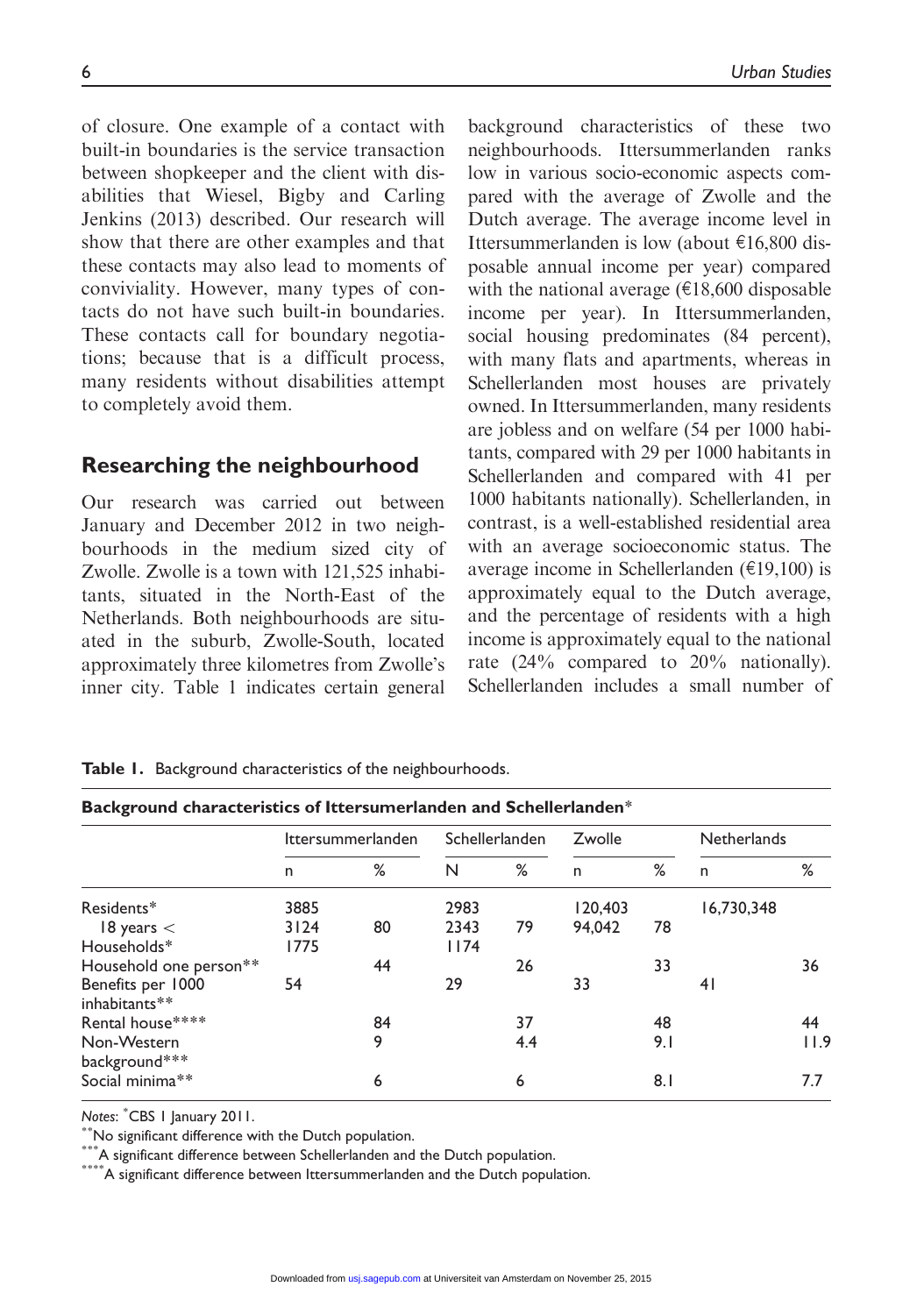|  |  |  |  | Table 2. Overview of people without disabilities. |
|--|--|--|--|---------------------------------------------------|
|--|--|--|--|---------------------------------------------------|

#### Overview: people without disabilities (N varies)

|                             | n      | %  | %                  | %              |
|-----------------------------|--------|----|--------------------|----------------|
|                             | Sample |    | <b>Netherlands</b> | Zwolle         |
| Gender (N = 297)            |        |    |                    |                |
| Male                        | 123    | 41 | 51                 | 51             |
| Female                      | 174    | 59 | 49                 | 49             |
| Age ( $N = 292$ )           |        |    |                    |                |
| $18 - 39$                   | 57     |    | 35                 | 41             |
| $40 - 64$                   | 176    |    | 45                 | 4 <sub>l</sub> |
| $65 - 89$                   | 59     |    | 20                 | 18             |
| Neighbourhood (N = 292)     |        |    |                    |                |
| Disadvantaged neighbourhood | 171    | 59 |                    |                |
| Affluent neighbourhood      | 2      | 41 |                    |                |
| Education $(N = 291)$       |        |    |                    |                |
| Low                         | 55     | 20 | 27                 | 16             |
| Middle                      | 95     | 33 | 41                 | 38             |
| Higher                      | 135    | 47 | 33                 | 46             |

Note: Age varies between 18 and 89 years. Average age = 52.8, SD = 14.4.

migrants (people with an ethnic background other than Dutch). Both neighbourhoods house a sizeable minority of people with intellectual and/or psychiatric disabilities; however, their percentage is larger in Ittersummerlanden. Schellerlanden houses approximately 40 people with a disability, and Ittersummerlanden houses approximately 100 (counting solely those people who are registered as having an intellectual disability or a psychiatric condition by the local care institutions).

We found our respondents with intellectual and psychiatric disabilities through local care institutions in Zwolle. In the two neighbourhoods under study, 48 residents were registered as patients with a psychiatric condition; 95 were registered as having an intellectual disability. The severity of their disabilities varied: respondents with intellectual disabilities included individuals with mild, moderate and severe di[sabilities;](http://usj.sagepub.com/) and respondents with psychiatric problems ranged from individuals requiring care 24 hours a day to those who simply required a weekly visit.

Our research employed a mixed-methods design that encompassed surveys, in-depth interviews and (participant) observations to arrive at a detailed picture of community care in action.

#### Survey

We distributed a survey questionnaire to all 2949 households in the two neighbourhoods. Of these, 319 completed surveys were returned; thus, the response rate was slightly over 10 percent. Both neighbourhoods are equally represented in the sample. Demographic data were requested to determine whether our sample reflected the population of Zwolle and the Netherlands. We found that female respondents were overrepresented in our sample, whereas ethnic minority and younger (18–39-year-old) respondents were under-represented. For other background characteristics (education and living situation), our sample is broadly representative of the population of Zwolle and the Netherlands.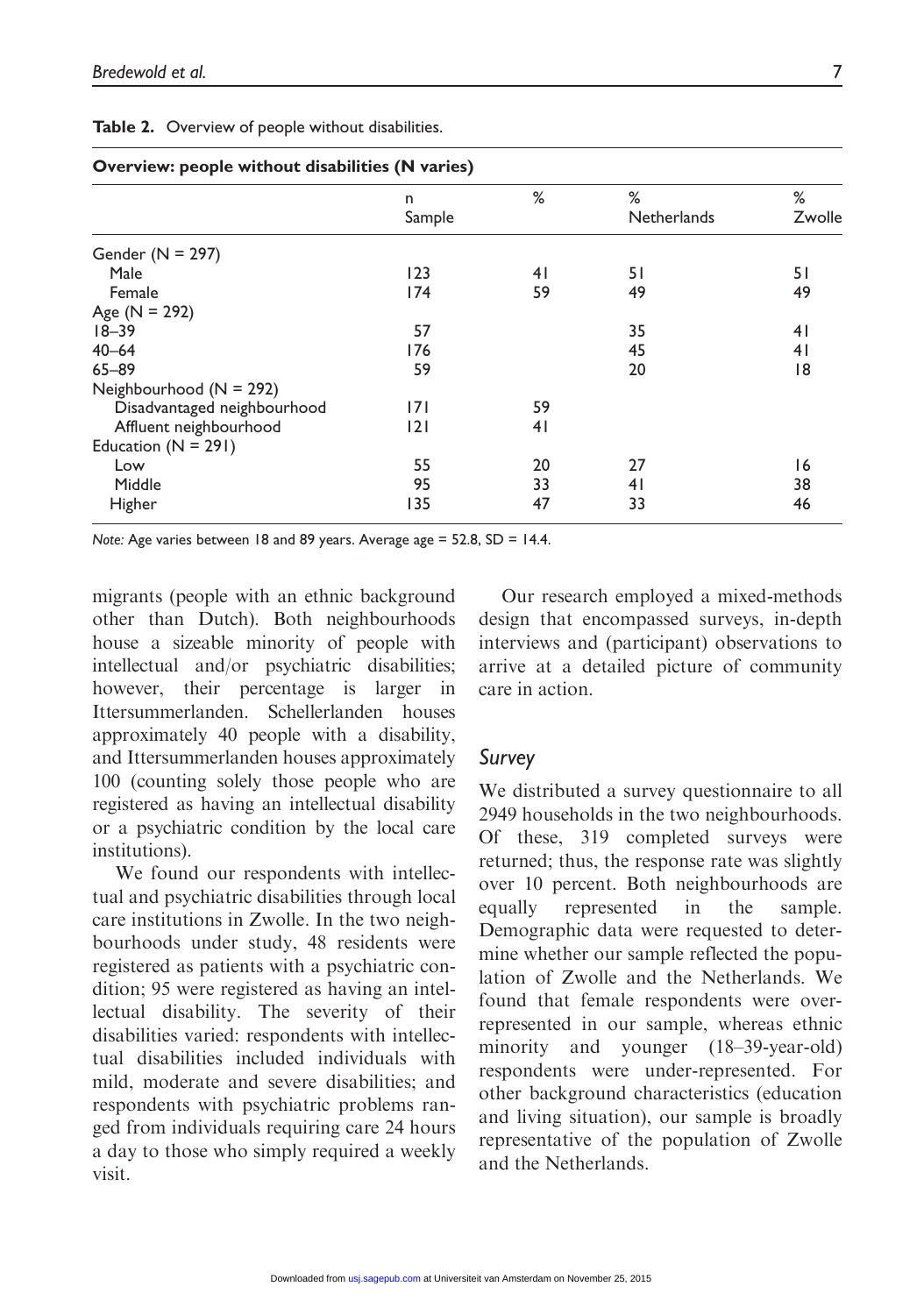The same survey was sent to 143 individuals with a psychiatric condition or intellectual disability and yielded 65 completed responses. Because of the small number of respondents, this is not sufficiently high enough to generalise to all people with disabilities in Zwolle or the Netherlands. Nevertheless, the surveys provided us with an approximate estimate of the number of contacts in the investigated neighbourhoods between people with and without disabilities and what these contacts appear to be.

We found that the sample reflected the types and degrees of disability in the two neighbourhoods (see Table 3). The questionnaires for people with a psychiatric background were distributed to all the mentors of people with a psychiatric background working in the care centres in the two neighbourhoods. The clients completed the questionnaire alone or together with their mentor. The surveys for people with an intellectual disability were conducted face to face by a care worker.

## Qualitative interviews

We conducted in-depth interviews with 22 individuals with a psychiatric condition, 25 individuals with an intellectual disability, 24 neighbourhood residents without disabilities and 23 care-givers. Fifteen of the neighbourhood residents without disabilities were recruited through the survey because they had indicated on the survey that they were willing to be interviewed. During the participant observation (see below) we met neighbours and recruited nine other neighbours. In selecting our respondents, our objective was to interview individuals who reported experiences with different forms of contact.

Respondents with various de[grees](http://usj.sagepub.com/) [of](http://usj.sagepub.com/) [d](http://usj.sagepub.com/)isability were recruited via the city's care institutions. In the interviews, our objective was to obtain more nuanced and in-depth insights into the answers we had obtained

| Overview: people with disabilities (N varies) |                 |    |  |  |
|-----------------------------------------------|-----------------|----|--|--|
|                                               | n               | ℅  |  |  |
| Disability ( $N = 65$ )                       |                 |    |  |  |
| Psychiatric disability                        | 21              | 33 |  |  |
| Intellectual disability                       | 44              | 67 |  |  |
| Gender $(N = 65)$                             |                 |    |  |  |
| Male                                          | 37              | 57 |  |  |
| Female                                        | 28              | 43 |  |  |
| Age ( $N = 65$ )                              |                 |    |  |  |
| $18 - 30$                                     | 6               | 9  |  |  |
| $31 - 40$                                     | 17              | 26 |  |  |
| $41 - 50$                                     | $\overline{13}$ | 20 |  |  |
| $51 - 60$                                     | 12              | 19 |  |  |
| $61 - 70$                                     | 7               | п  |  |  |
| 71 <                                          | $\overline{0}$  | 15 |  |  |
| Neighbourhood $(N = 65)$                      |                 |    |  |  |
| Disadvantaged neighbourhood                   | 47              | 72 |  |  |
| Affluent neighbourhood                        | $\overline{13}$ | 20 |  |  |
| Other neighbourhood                           | 5               | 8  |  |  |
| Living situation ( $N = 64$ )                 |                 |    |  |  |
| With parents, extramural care                 | ı               | 2  |  |  |
| Single house, extramural care                 | 28              | 44 |  |  |
| Group home, 16 hours of                       | 21              | 33 |  |  |
| care per day                                  |                 |    |  |  |
| Institutions in the neighbourhood,            | 13              | 20 |  |  |
| 24 hours of care per day                      |                 |    |  |  |
| Other                                         | ı               | 2  |  |  |
| Day time occupation $(N = 65)$                |                 |    |  |  |
| Paid employment                               | 5               | 8  |  |  |
| Activities for people with disabilities       | 54              | 68 |  |  |
| Volunteer                                     | 9               | 4  |  |  |
| Other                                         | 4               | 22 |  |  |

Note: Average age: 49.8 (19–83 years).

through the survey. The interviews relied on a topic list, which was used flexibly to adapt the interview to differences in respondents' communication skills. This method also allowed respondents to exercise control over the direction of the interview and the depth of discussion (cf. Jahoda and Markova, 2004).

Although people with intellectual disabilities may feel more at ease in interview situations with support staff present, this can lead to answers they believe their care workers want to hear (cf. Douma and Kersten, 2001).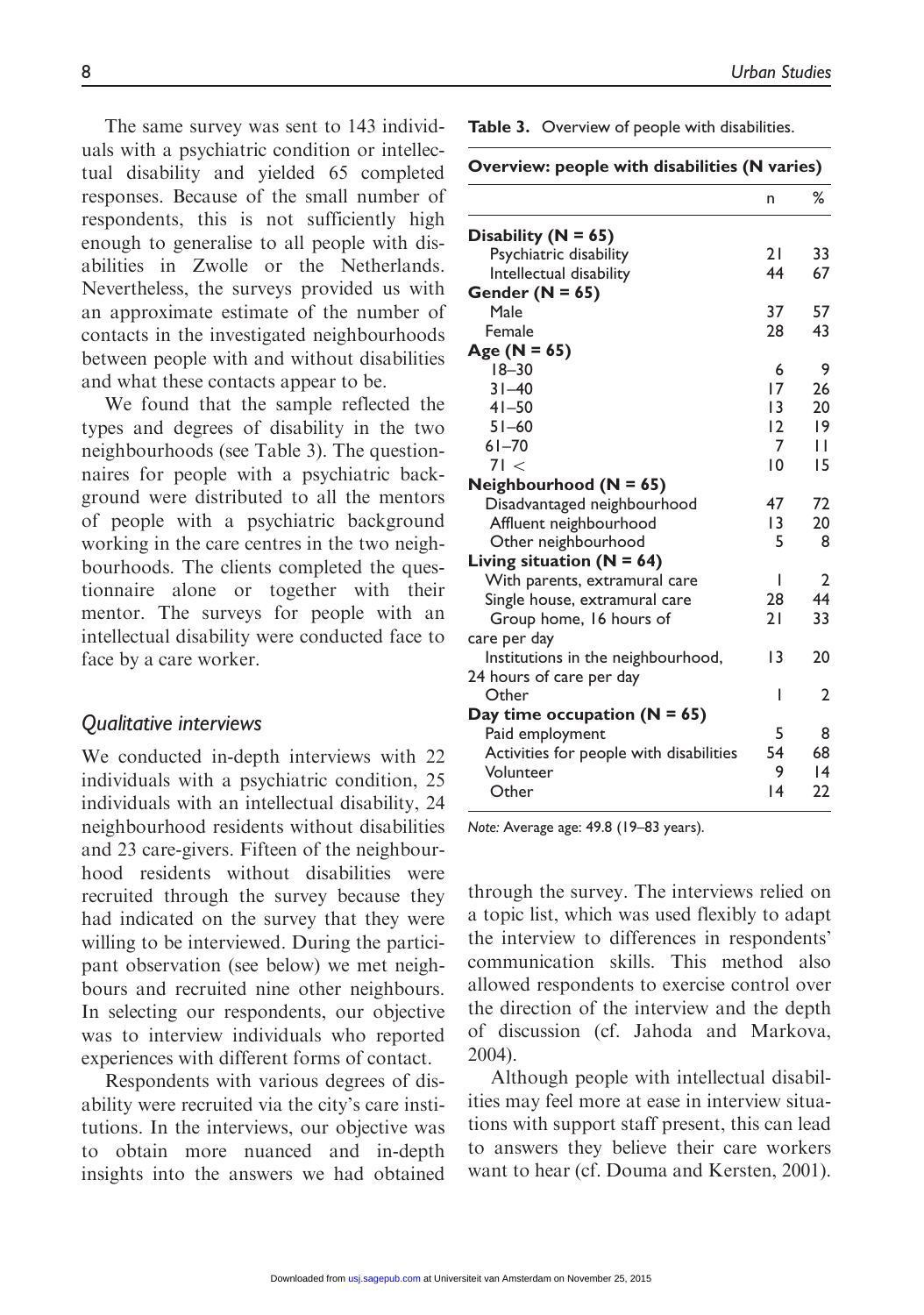We attempted to avoid such situations as much as possible. However, occasionally the presence of a care worker was needed to put the respondent at ease. In such cases, the care worker was requested not to intervene unless the respondent did not understand the question (cf. Kersten et al., 2000).

## Participant observation

Between September and November 2012, the first author participated in four projects organised by local care institutions to encourage contact between people with intellectual disabilities and neighbourhood residents: a public garden, a restaurant, a children's farm and an odd jobs project. The public garden and the restaurant were accessible to people with and without disabilities. Both groups could tend the garden and pick flowers and dine in the restaurant, preferably in each other's company. The animals in the children's farm were minded by people with a psychiatric background. In the odd jobs project, people with intellectual disabilities or a psychiatric condition provided services such as bike repair. People without disabilities were usually customers. The researcher adopted the role of observer as partial participant (Patton, 2002), at times purely observing and shadowing practice and at other times assisting in the different projects, for instance cooking and performing odd jobs. The research again focused on whether social contact actually develops between neighbours with and without disabilities and what specifically characterises such contact.

## Data analysis

The interviews were transcribe[d](http://usj.sagepub.com/) [verbatim](http://usj.sagepub.com/) by students, whereas the observations were reported in detailed log books by the first author. All three authors then analysed the transcripts and logbooks. This analysis led to a coding scheme partly based on our literature study (neighbourhood rules), partly found inductively. The coding was performed with the aid of the computer program Atlas-ti; the surveys were analysed using SPSS. Below, we do not use respondents' real names but use pseudonyms to ensure anonymity.

# Findings

# No contact and negative contact

Our survey shows that two thirds of the people without disabilities do not enter into any contact with people with disabilities. The main reason noted in the questionnaire by people without disabilities is that they do not meet people with disabilities.

In the group who are in contact (31 to 35 percent of the people without disabilities), we unfortunately found many negative contacts. We found two types of negative contacts, one explicitly abusive and the other more the consequence of good intentions that did not work out well.

# Bad intentions: Harassment and exploitation

People with disabilities, particularly people with an intellectual disability, are easy victims for malevolent people. We found financial, intellectual and/or sexual exploitation among half of the 25 interviewed people with intellectual disabilities and one third of the 22 people with psychiatric disorders. Mr and Mrs Zuidhof, for example, are both intellectually disabled. A social worker visits them every week. This couple narrates to the researcher that they must address conflicts and harassment by their direct and indirect neighbours:

In Zwolle, neighbours spread ketchup and mayonnaise on the windows and threw eggs at the window. They also glued sex pictures on the windows with our names on them.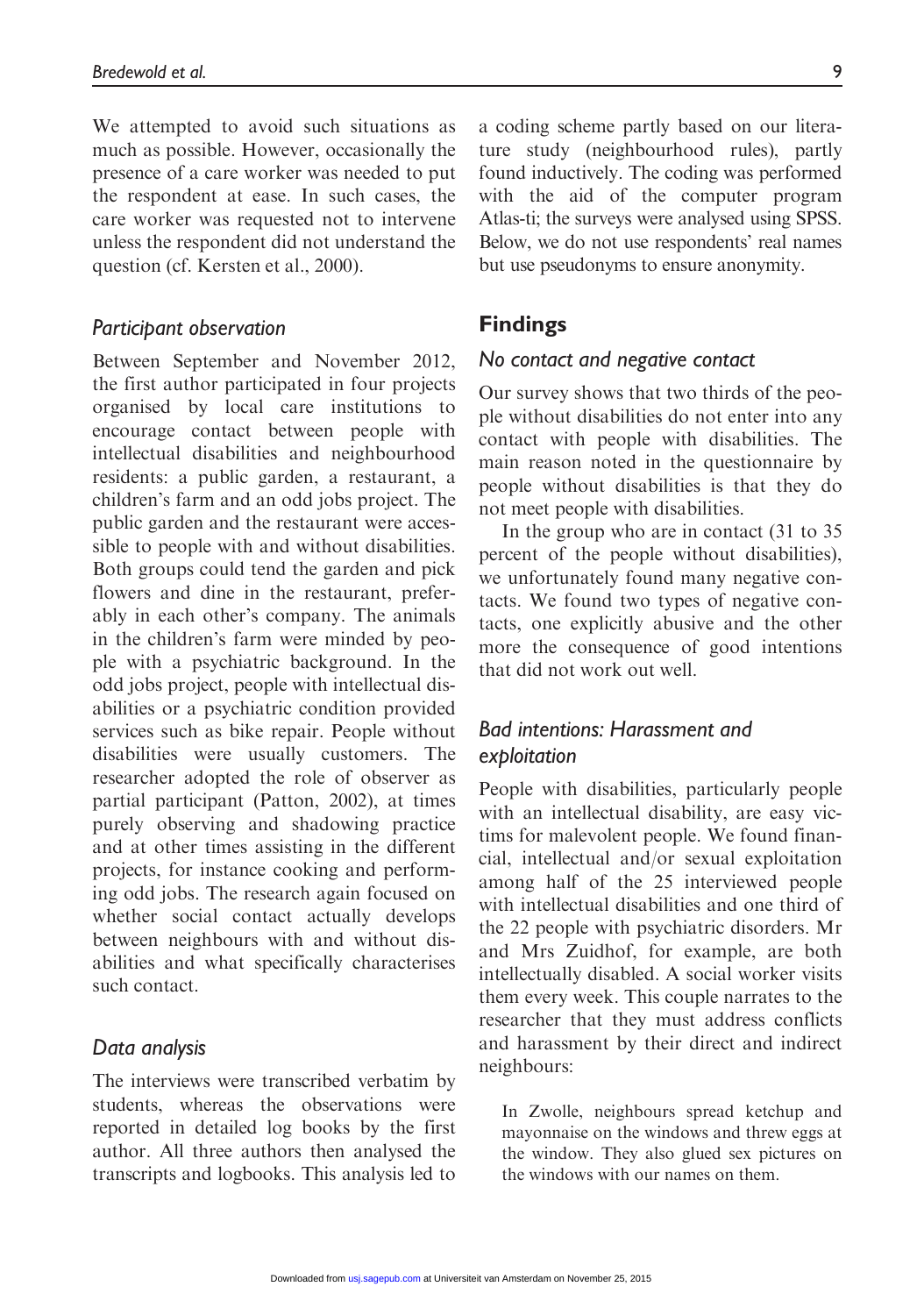When his neighbours threw garbage over the fence, Mr Zuidhof was tired of it and made a phone call to the neighbours to complain. However, the situation worsened and became uncontrollable:

Well, he laughed at me. So I said: 'My fingers itch, and if I could, I would let you have it!' . I should not have said that. ... Then, the son came and pushed me to the ground. I broke my hand, and then he also wanted to kick me but he failed because I just turned my head away. Then, I left and called the police.

Some of the harassment cannot be understood as a reaction to what people with disabilities did themselves, but is simply exploitative and mean. For example, neighbours, but also distant friends, acquaintances and salespersons, come to the disabled people's doors and sell products and subscriptions to them that are excessively expensive for them. These exploiters talk the disabled into selling precious objects such as a newly received bicycle or a computer for a small price. Although salespersons attempt to sell their goods to all people, they find people with disabilities to be very easy victims, and they were often viewed around the institutions and houses of people with disabilities.

There are 'friends' who use disabled people's houses as a place to hang out at night, depriving them of privacy and sleep. These friends steal the disabled person's money and possessions, or issue registration certificates for cars and mopeds in their name, and relentlessly drive excessively fast, knowing that the person with disabilities is saddled with the fines. A social worker reported on a man with an intellectual disorder who is financially exploited by a neighb[our:](http://usj.sagepub.com/)

There was a neighbour who was helping my client with his finances, but in the end, this neighbour was paying his own groceries with my client's money.

Most neighbours who are willing to engage with people with disabilities begin with good intentions, but this positive attitude can easily turn around. Conflicts happen when people with disabilities do not appear to be able to recognise, let alone acknowledge, the tacit expectation to respect each other's privacy. Certain people with disabilities do not maintain the implicitly expected distance and do not recognise the signals of boundary setting by their neighbours. Without knowing, these individuals interfere with the privacy of other people. These disabled people do not understand the implicit rules of an encounter that is limited in time, if we follow the definition of Goffman of an encounter as an event 'where people effectively agree to sustain for a time a single focus of cognitive and visual attention' (Goffman, 1961: 298 cited by Wiesel et al., 2013: 3). People with disabilities sometimes do not effectively agree because they do not understand. This misunderstanding is, in turn, not understood by their neighbours, and this double misunderstanding stirs up conflict. Mrs Roesink is feeling uncomfortable because of the claiming behaviour of her neighbour with an intellectual disorder:

For example: she was looking after the dog of some of our friends and sometimes she just dropped by. And then she didn't know when it was time to go. She stayed put. She has difficulty keeping a balance in the relationship, and she lacks sensibility to notice the appropriateness of her visit. So she came at untimely hours and was staying for hours. And it is also difficult to refuse her. If somebody doesn't sense, you can tell her again and again, but she doesn't understand, and then the positive contact can turn into something negative. That is not what we hoped for.

Certain people with an autistic disorder may not grasp implicit rules regarding noise, and therefore may irritate their neighbours. A social worker: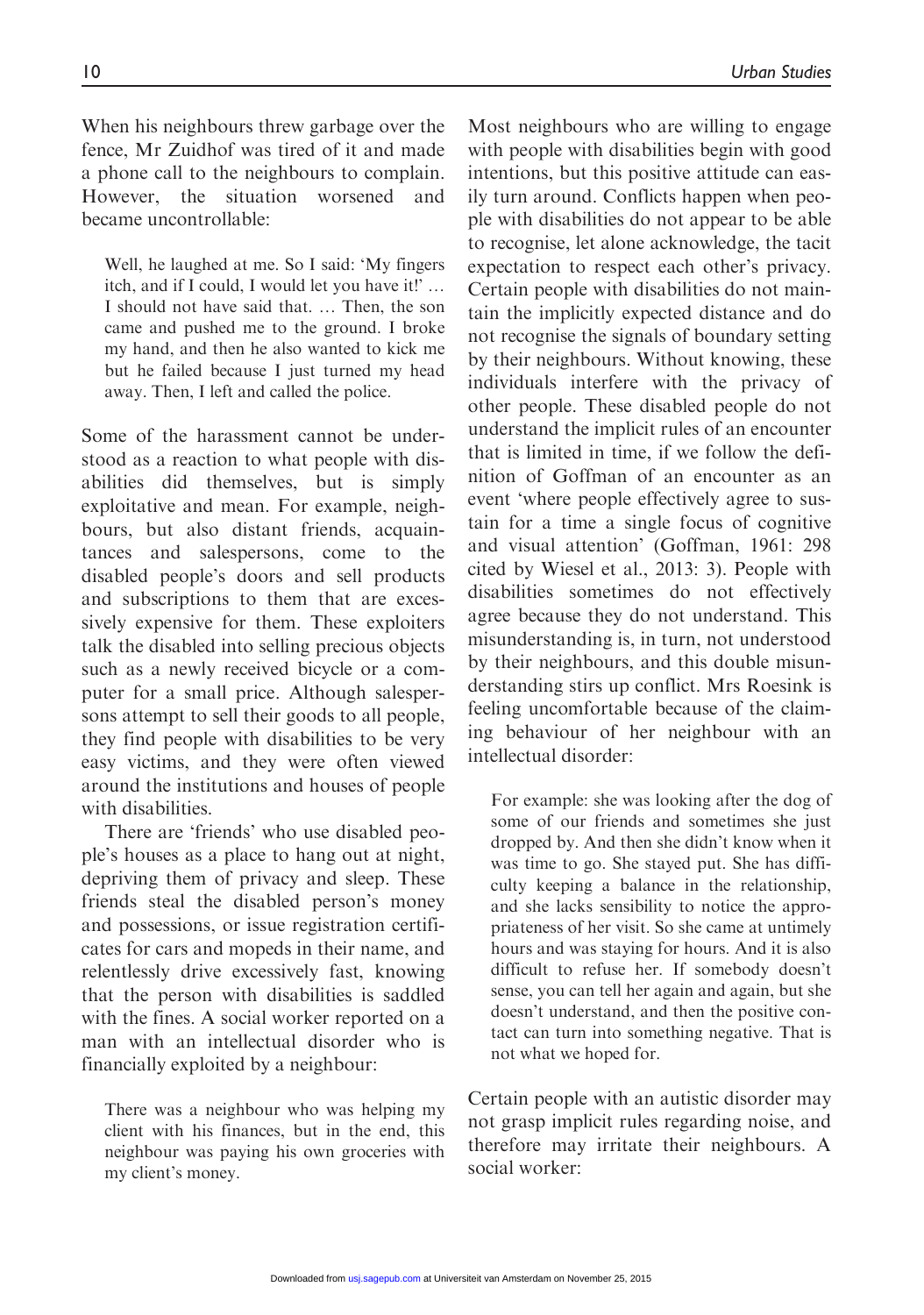If somebody is autistic, they are also a bit narcissistic, and then they don't understand that they cause inconvenience. If they have a tantrum, they can't control it. They have to smash and scream.

One social worker tells about a couple who both have an intellectual disability with an IQ of approximately 48. They moved four times in one year, after they had been harassed by their neighbours:

Els acts like a small child. She starts kicking and screaming if she does not get her way. But she is an adult woman!

We conclude that conflicts arise easily, particularly with next door neighbours.

Our data confirm earlier findings that limited intelligence and limited social skills can be important sources of conflict in urban areas. In particular, people with intellectual disabilities are not always socially reflective, as various research has shown (Greenspan et al., 2001; Lichterman, 2005; Nettleback et al., 2000; Teeuwen, 2012; Wilson et al., 1996). In turn, their neighbours do not understand what they experience as demanding behaviour of people with disabilities. Neighbourhood contacts, particularly in poorer urban neighbourhoods, are difficult to avoid. Next door neighbours may benefit from each other; however, they can also be bothered by loud noises, inappropriate behaviour or different lifestyles. Neighbouring contacts are riddled by soft, implicit norms. There are no supporting external boundaries that encourage a person to keep contact light and superficial, to instruct a person to go when it is time to leave. Below, we will discuss our findings on positive contacts and show that positive interaction is supported by the presence of such externa[l boundari](http://usj.sagepub.com/)es.

# Positive contact

We found four types of positive encounters between neighbours with and without disabilities. First, similar to Wiesel, Bigby and Carling Jenkins (2013), we found fleeting exchanges. Neighbours with and without disabilities meet each other on the street and greet each other, wave and occasionally engage in small talk. Mr Schuitemaker is such a neighbour. Mr Schuitemaker explains why he likes to engage in small talk with people with disabilities:

You say goodbye to them and you chat about the weather. I think this kind of contact is valuable. It's like: 'I know who you are and where you live'.

Mr Kroon, a man with a psychiatric background, regarding such contacts:

These are people who know me only superficially. We only meet at the street or in the neighbourhood. Yesterday, I was drinking a cup of coffee in a café in my neighbourhood, and I saw a woman I have seen before. And she waved at me when she left. These little things are important; they can make my day.

People similar to Mr Kroon and Mr Schuitemaker enjoy these contacts with 'familiar foreigners' (Blokland, 2005; Jacobs, 1960). Expressions of contact such as a nod or a wave hover between anonymous and intimate and make a foreign environment more familiar. These expressions contribute to a sense of recognition and of 'feeling at home' in a neighbourhood, as was previously stated by Alphen et al. (2009, 2010). This feeling is very important because people with disabilities remain within their neighbourhoods most of their time (Verplanke and Duyvendak, 2010).

We also found positive encounters around dogs: walking with a dog instigates contact between neighbours with and without disabilities (as well as likely between other neighbours). People with a psychiatric disability particularly, who were included in our study and not in the study by Wiesel,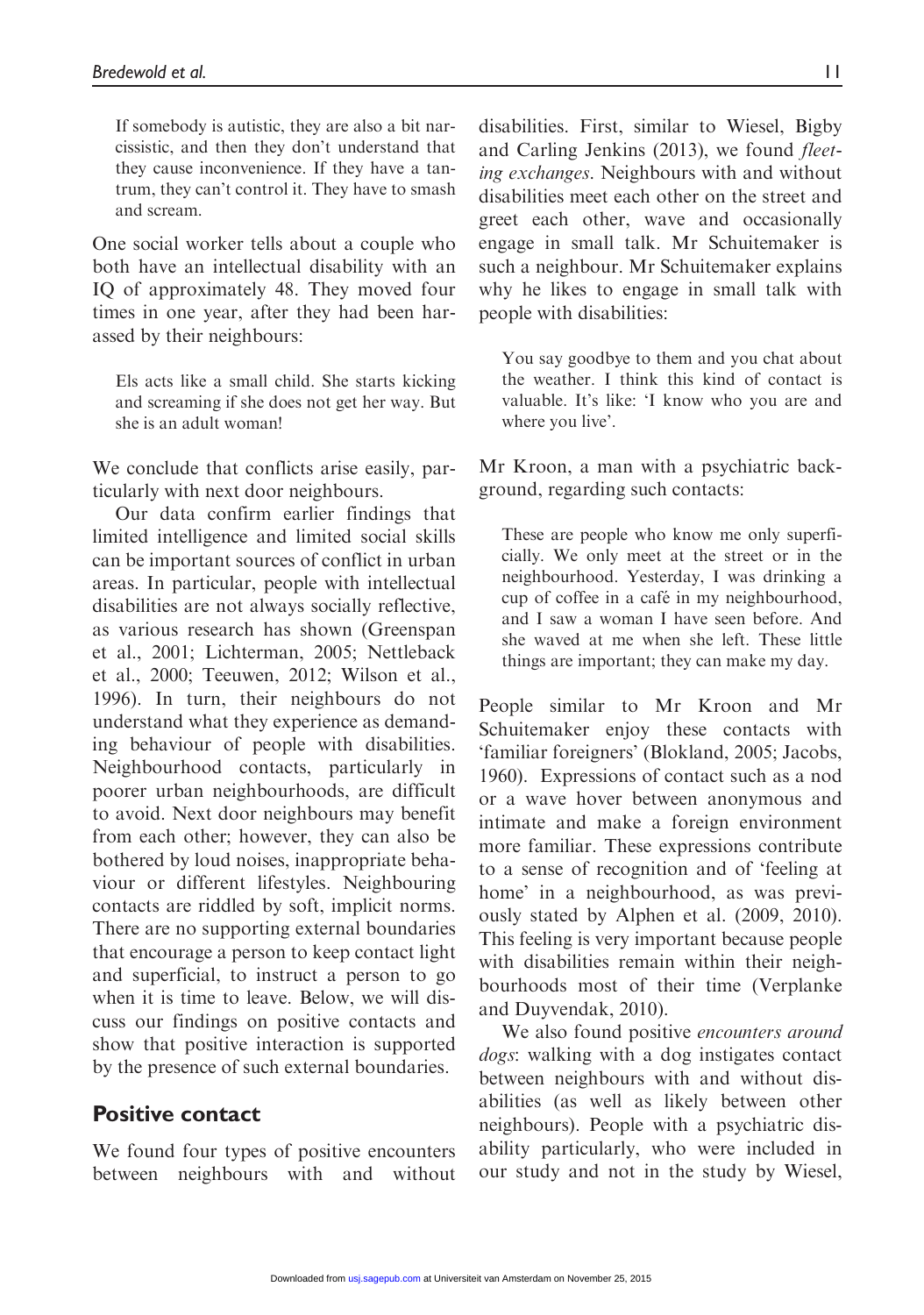Bigby and Carling-Jenkins (2013), meet other people when they walk their dogs. Mrs Tromp, a neighbour without a disability, relates the contact she has with people with disabilities at the dog walking areas:

When you both have a dog, you easily engage in small talk, just like when you are both gardening or chatting with your neighbour. It's funny, sometimes you don't know the name of the people, you only know the name of the dog. But we do not intensify the contact. We only have contact in the park. On a certain moment, I just say I have to move on or interrupt the contact.

Third, as with Wiesel, Bigby and Carling-Jenkins (2013), we found local stores to be conducive places for contact between people with and without disabilities. Some people with disabilities point out that shopkeepers are very important in their social network. Mr Klaverman, a man with an intellectual disorder, is very proud that the fishmonger knows him so well that he does not need to place an order to be served:

The fishmonger does not have to take my order anymore. He just knows that I eat fried fish and drink cola light, and without questioning, he serves it!

The relationships with shopkeepers are of vital importance to people with disabilities such as Mr Klaverman because they provide recognition ('The shopkeeper knows my name and he knows what I like!') and a listening ear.

Fourth, we found positive contacts in the four community projects: the restaurant, the public garden, the children's farm and the odd-jobs project. In contrast to the 'distinct social places' described [by Wies](http://usj.sagepub.com/)el, Bigby and Carling-Jenkins (2013), those we studied were designed to enable encounters between people with and without disabilities. The four projects showed us the importance of boundaries in contacts. The least successful project was the restaurant. Although people with disabilities had a pleasant time here eating healthy food in the company of other people, not as many people without disabilities visit the restaurant because the setting is very intimate. People cannot freely move around because running away during dinner is very rude. Dining at a restaurant usually takes more than an hour, which is a long time to spend in the presence of occasionally awkward appearing strangers whose behaviours are unpredictable. Various visitors without disabilities tended to maintain distance, by grouping together:

I [first author] am dining at the restaurant. At an adjacent table, two women are having dinner with a ten year old. They share their table with an unfamiliar couple with disabilities. While we are eating our spaghetti, suddenly the woman at the adjacent table starts to speak very loudly to her companion. Her face turns red and she is repeating things like 'I really want to make up with you' and she grasps the hand of the woman and shakes it with wild movements, time and again. The mother of the child bows to me and whispers softly: this is why I said to my friend, let's take our own table! (PO 7, 12 November 2012, restaurant The Kitchen of South).

The restaurant does provide a built-in boundary (you can leave once you have finished your meal) but apparently the boundary is too far away. Since restaurants for people with and without disabilities are not a rare phenomenon it might be interesting to see whether restaurants serving lunch or fast food lead to more positive contacts than those serving dinner. The public garden and the children's farm accomplished more contact between residents with and without disabilities. Residents visit there to perform a certain activity: pick flowers or fruit or have a brief outing with their children. People can move around and away whenever they want,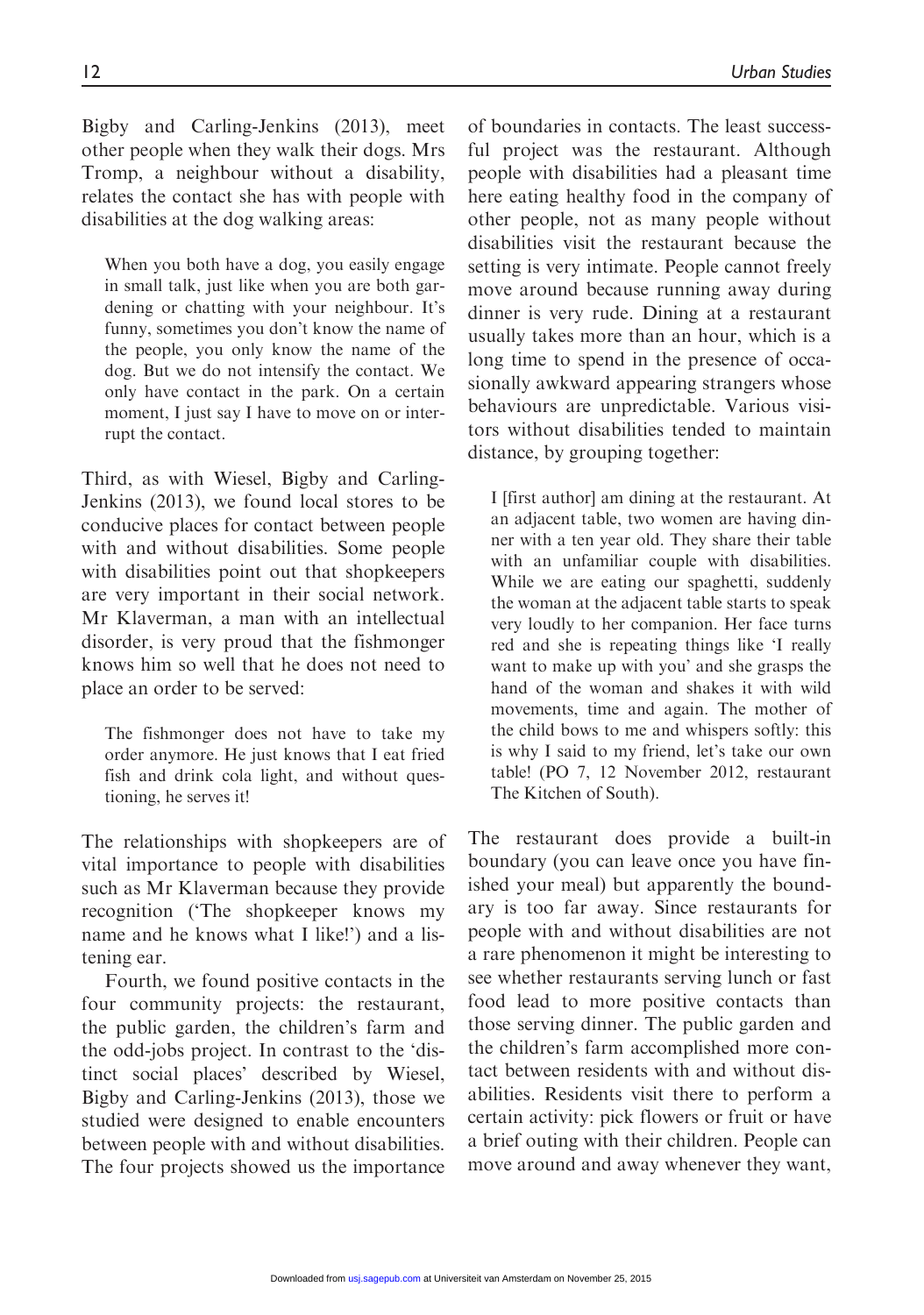which makes for a safe, non-demanding situation.

While Martin (a client with a psychiatric background) and I are painting the chairs, a woman comes in with a bike. The front tire is flat. She asks: 'I heard from one of my neighbours that you can help me fix my bike? Is that true?' Martin walks quickly to the woman and shakes her hand. 'Yes you are right. I can help you. Fixing bikes is my specialty'. ... Martin starts repairing the bike. The woman looks at Martin repairing her bike. Meanwhile, Martin tells the woman that he has been working at the shed for three months now and that, before he became ill, he was working in the construction sector and how much he likes working at the shed and meeting other people. The woman is interested and asks him questions like 'Why do you like it?', 'Are you working every day?' When Martin is finished after about fifteen minutes, the woman thanks him extensively, hands him five euros and cycles away. (PO 11 October 2012, Little Shed of the South)

The children's farm and the odd jobs project have the additional advantage of providing strictly circumscribed roles. At the children's farm, residents with a psychiatric disability maintain the farm; visitors enjoy a wellmaintained environment. The odd jobs project provides a more clearly defined quid pro quo (I hand you the money and you repair my bike, although somewhere in the background government subsidies have enabled you to land this job type activity). Contacts through defined roles appear to reduce the social stigma associated with disability. A resident who allowed someone to perform a job at home through the 'Little Shed in the South' project in Zwolle said:

These people also need to have meaning in their lives, right? I have nothi[ng negativ](http://usj.sagepub.com/)e to say about it. Having nothing to do does not make you happy either. I find it really nice that they can mean something to society in this way.

Projects such as the Little Shed in the South and the children's farm do not lead to friendships or longer lasting relationships between neighbourhood residents with and without disabilities; however, they can be understood as a bridge between community presence and community participation. Here one finds convivial encounters, which are valued social interactions in themselves and essential pillars of social inclusion.

Interestingly, the community projects seem to confirm the contact theory of Allport (1954) who suggests that contact between dominant and marginalised groups can lead to favourable outcomes when: 1. There is a common interest; 2. Conditions of contact foster cooperation; 3. Contact is supported by the authorities; and 4. There is personal interaction in ways that could facilitate meaningful relationships. In the community project all conditions are realised, which would suggest that these projects could foster mutual understanding in people with and without disabilities. (cf. also Craig and Bigby, 2015)

Nevertheless, the projects do not require enormous efforts; roles are well-defined and contacts are restricted by external boundaries; thus, they can remain superficial. In situations without built-in boundaries, people must set them themselves. Certain respondents were indeed able to do so. Mr De Jager lives close to a group home for people with intellectual disabilities. Mr De Jager found a means to address his neighbours with disabilities; he would talk in public but never invite people to his home or enter a conversation while he was in the garden:

Of course I talk to them, but I wouldn't invite them to drink a cup of coffee or something. . I am always afraid that they won't maintain a proper distance. That they will cross the lines. ... The same applies when I am in the garden. Sometimes I see my neighbours with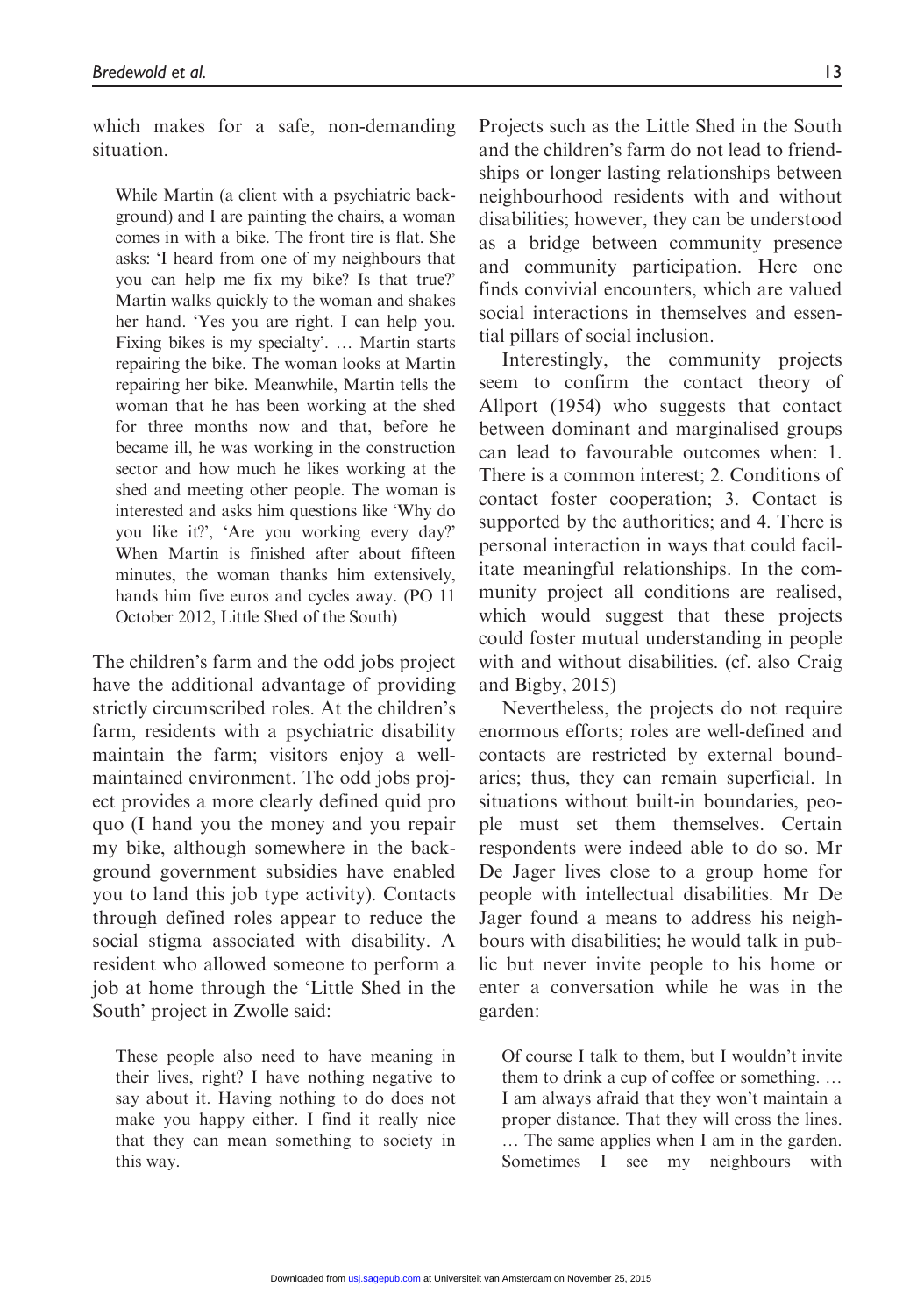disabilities on the balcony watching me. But then I don't start waving or shouting like 'the weather is nice, isn't it?' I am afraid we would end up shouting the whole day.

However, many others did not find a suitable means to negotiate boundaries themselves.

Summarising, we found positive contact in four situations: on the street in general, on the streets around dogs, in the local shops and in specially designed social spaces. All appear to have built-in boundaries in contrast to the situations described earlier in which negative contacts occurred.

# Conclusion and discussion

In urban areas positive contacts between people with and without disabilities do not always arise spontaneously once both groups are housed alongside each other. However, this contact is important for people with disabilities and for people without disabilities; this is not because people without disabilities will suddenly engage in long-term caring relationships with vulnerable fellow citizens. As Litwak and Szelenyi showed in 1969, such is not the nature of neighbourhood contact. Moreover, such is not life in a modern urban environment, as Fincher and Iveson (2008) argued. Contacts between different groups in an urban environment can lead to moments of conviviality, where people briefly acknowledge each other's existence and feel recognised, as Wiesel, Bigby and Carling-Jenkins (2013) have shown.

In addition, our study has shown that positive contacts between residents with and without disabilities are often characterised by built-in boundaries. It is relatively easy for people to engage in contact with people who are different when the rules [of](http://usj.sagepub.com/) [the](http://usj.sagepub.com/) [situ](http://usj.sagepub.com/)ation are clear and when they do not need to negotiate boundaries because boundaries are provided. Such is the case in dog walking areas and shops. Boundaries can also be

engineered in places specifically created for people with and without disabilities where both parties have a fixed role, for example one party minding the animals and the other party visiting the children's farm with children or grandchildren. Fixed roles and structures do not demand the social reflexivity that people with disabilities often do not have. Problems tend to arise much more rapidly when boundaries are missing, become blurred or are easily transgressed. When contact is unrestricted and those involved are not able to set boundaries themselves, negative contacts may easily arise.

There are obvious limitations to our study. Our study was based in two neighbourhoods in one medium sized town in one small Western country. Things may certainly be different in non-Western countries. We found more negative contacts in the less affluent neighbourhood where a lot of people with disabilities were housed in flats or apartments. Houses in this neighbourhood are smaller and people live closer to each other, so disputes arise more easily. Our quantitative study was too small to draw firm conclusions from these findings though.

However, our general findings, notably the lack of contact between groups with and without disabilities, concur with previous sociological research in the Netherlands and other Western countries. Certain more specific findings, such as the importance of light, superficial contact, and moments of conviviality, tie in with Australian research, which was based in a Victorian country town and in Melbourne (over 4 million inhabitants), a much more metropolitan context. This similarity makes us fairly optimistic regarding the validity of our main finding: the importance of built-in boundaries. Dutch policy makers and other urban planners who aim for conviviality between people with and without disabilities could internalise these findings and attempt to engineer light, superficial contacts between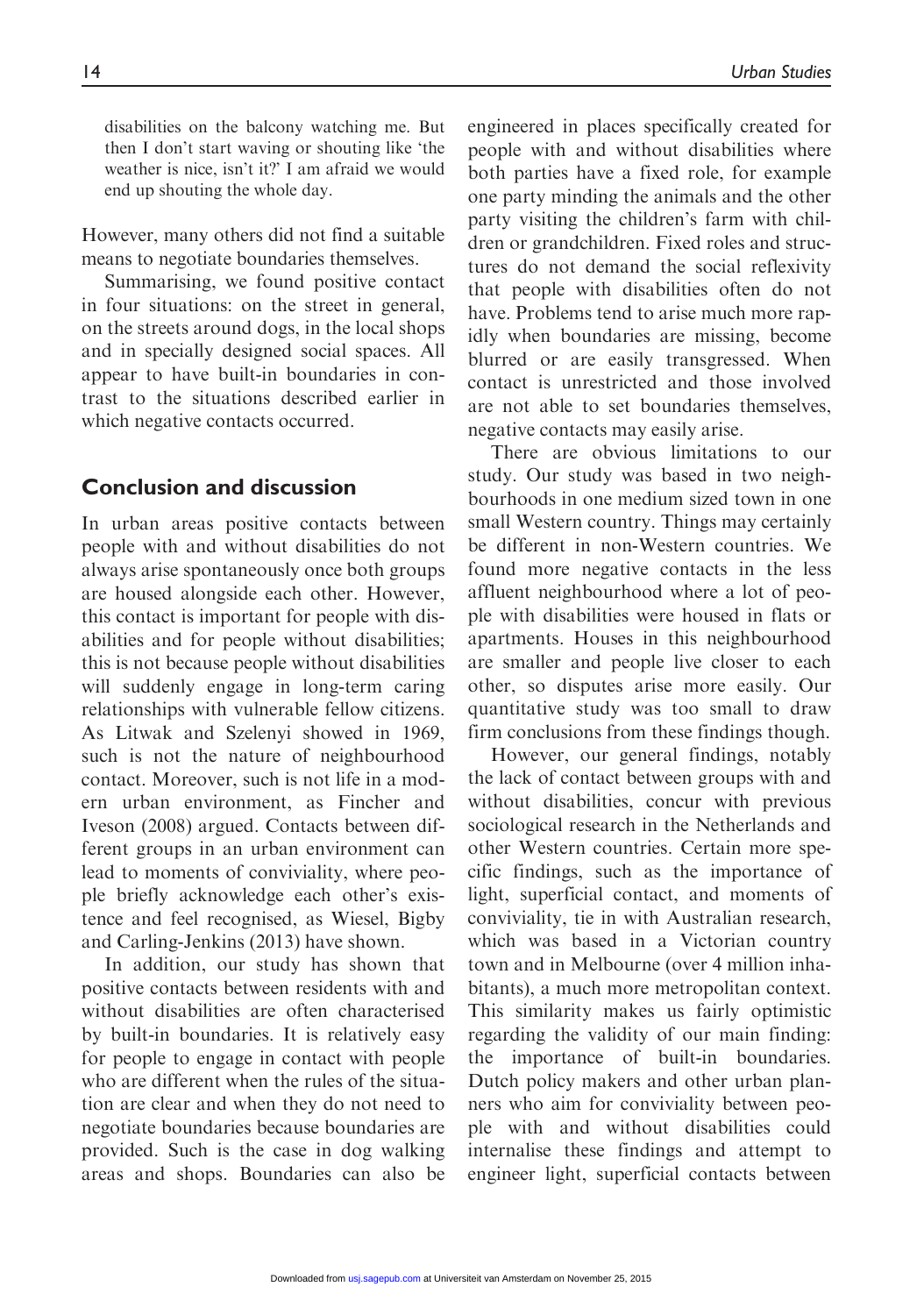neighbourhood residents. Our findings in the community projects warrant a certain confidence that contacts can indeed be engineered. However, governments should not be overly optimistic about the chances that these projects will nurture long lasting caring relationships. In fact, emphasising this as a hidden agenda might scare away people who visit community projects precisely because of their built-in boundaries, who do not want to end up being a designated carer for people with disabilities. In other words, aiming for wider effects might destroy the builtin boundaries that made the projects successful in the first place.

#### Funding

This research received no specific grant from any funding agency in the public, commercial, or notfor-profit sectors.

## **References**

- Abramowitz M, Grinsphoon A, Priebe S, et al. (2008) New institutionalization as a rebound phenomenon? The case of Israel. Israel Journal of Psychiatry and Relates Social Sciences 45(4): 272–277.
- Allport GW (1954) The Nature of Prejudice. New York: Addison-Wesley.
- Alphen LM, Dijker AJM, Van den Borne BHW, et al. (2009) The significance of neighbours: Views and experiences of people with intellectual disability on neighbouring. Journal of Intellectual Disability Research 53(8): 745–757.
- Alphen LM, Dijker AJM, Van den Borne BHW, et al. (2010) People with intellectual disability as neighbours: Towards understanding the mundane aspect of social integration. Journal of Community & Applied Social Psychology 20: 347–362.
- Beyer S (2012) The progress towards integrated employment in the UK. Journ[al of Vocati](http://usj.sagepub.com/)onal Rehabilitation 37: 185–194.
- Bigby C (2008) Known well by no-one: Trends in the informal social networks of middle-aged and older people with intellectual disability five years after moving to the community.

Journal of Intellectual & Developmental Disability 33(2): 148–157.

- Bigby C and Wiesel I (2015) Mediating community participation: Practice of support workers in initiating, facilitating or disrupting encounters between people with and without intellectual disability. Journal of Applied Research in Intellectual Disabilities 28(4): 307–318.
- Blokland T (2005) Goeie buren houden zich op d'r eigen. Buurt, gemeenschap en sociale relaties in de stad. Den Haag: Dr. Gradus Hendriks Stichting.
- Bostock L and Gleeson B (2004) Contested housing landscapes? Social inclusion, deinstitutionalisation and housing policy in Australia. Australian Journal of Social Issues 39(1): 41–62.
- Bromley E, Gabrielian S, Brekke B, et al. (2013) Experiencing community: Perspectives of individuals diagnosed as having serious intellectual illness. Psychiatric Services 64(7): 672–679.
- Bulmer M (1986) Neighbours: The Work of Philip Abrams. Cambridge: Cambridge University Press.
- Bulmer M (1987) The Social Basis of Community Care. London: Unwin Human.
- Chan SWC (2011) Global perspective of burden of family caregivers for persons with schizophrenia. Archives of Psychiatric Nursing 25(5): 339–349.
- Chow WS and Priebe S (2013) Understanding psychiatric institutionalization: A conceptual review. BMC Psychiatry 13: 1–14.
- Craig D and Bigby C (2015) ''She's been involved in everything as far as I can see'': Supporting the active participation of people with intellectual disability in community groups. Journal of Intellectual and Developmental Disability 40(1): 12–25.
- Dijker A, van Alphen L, Bos A, et al. (2011) Social integration of people with intellectual disabilities: Insights of a social psychological research programme. Journal of Intellectual and Disability Research 55(9): 885–894.
- Douma J and Kersten M (2001) Instrumenten en methoden voor het bepalen van kwaliteit van bestaan. Utrecht: Landelijk KennisNetwerk Gehandicaptenzorg.
- Duggan C and Linehan J (2013) The role of 'natural supports' in promoting independent living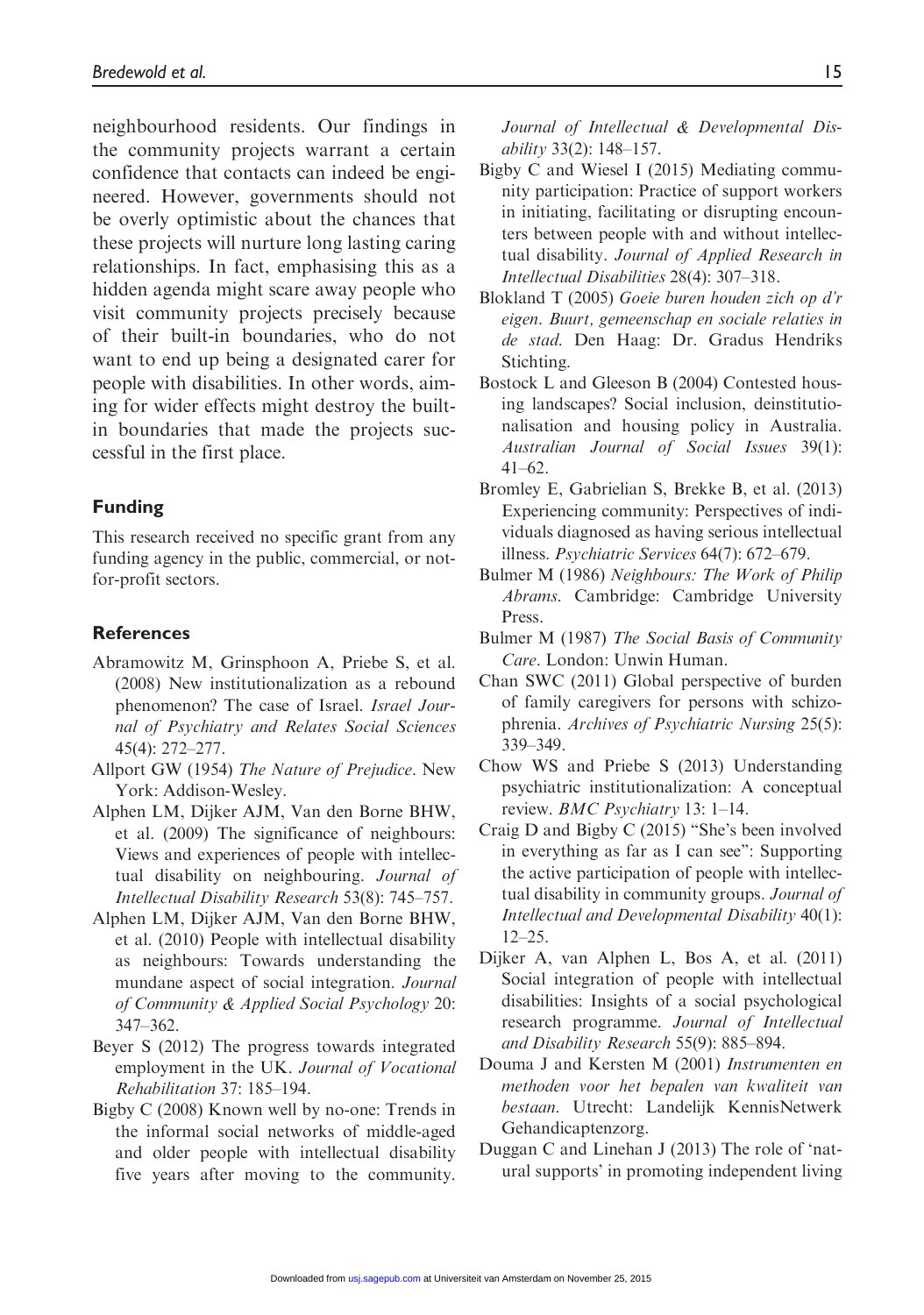for people with disabilities; a review of existing literature. British Journal of Learning Disabilities 41(1): 199–207.

- Emerson E (2004) Deinstitutionalization in England. Journal of Intellectual and Developmental Disability 29(1): 79–84.
- Dusseljee JCM, Rijken PM, Cardol M, et al. (2011) Participation in daytime activities among people with mild or moderate intellectual disability. Journal of Intellectual Disability Research 55(1): 4–18.
- Fincher R and Iveson K (2008) Planning and Diversity in the City. Redistribution, Recognition and Encounter. New York: Palgrave Macmillian.
- Forrest R and Kearns A (2001) Social cohesion, social capital and the neighbourhood. Urban Studies 38: 2125–2143.
- Goffman E (1963) Behavior in Public Places. Notes on the Social Organization of Gatherings. New York: The Free Press.
- Goffman E (1983) The Interaction Order: American Sociological Association, 1982 Presidential Address. American Sociological Review 48(1): 1–17
- Gray KM, Piccinin A, Keating CM, et al. (2014) Outcomes in young adulthood: Are we achieving community participation and inclusion? Journal of Intellectual Disability Research 58(8): 734–745.
- Greenspan S, Loughlin G and Black S (2001) Credulity and gullibility in people with intellectual disorders: A framework for future research. International Review of Research in Intellectual Retardation 24: 101–133.
- Hall L and Hewson S (2006) The community links of a sample of people with intellectual disabilities. Journal of Applied Research in Intellectual Disabilities 19: 204–207.
- Harris LM, Matthews LR, Penrose-Wall J, et al. (2014) Perspectives on barriers to employment for job seekers with mental illness and additional substance use seekers. Health and Social Care in the Community 22(1): 67–77.
- Hudson-Allez G and Barret J (1996) Attitudes to people with intellectual disabilities moving into ordinary houses: What the ne[ighbours](http://usj.sagepub.com/) [sa](http://usj.sagepub.com/)y. Journal of Applied Research in Intellectual Disabilities 9(1): 1–16.
- Jacobs J (1960) The Death and Life of Great American Cities. New York: Random House.
- Jager-Vreugdenhil M (2012) Nederland Participatieland. De ambitie van de Wet maatschappelijke ondersteuning (Wmo) en de praktijk in buurten, mantelzorgrelaties en kerken. Amsterdam: University of Amsterdam.
- Jahoda A and Markova I (2004) Coping with social stigma: People with intellectual disabilities moving from institutions and family home. Journal of Intellectual Disability Research 48: 719–729.
- Kersten M, Schuurman M and Speet M (2000) Onderzoek met mensen met een verstandelijke beperking. Handreikingen voor de praktijk. Utrecht: Nederlands Instituut voor Zorg en Welzijn.
- Kozma A, Mansell J and Beadle-Brown J (2009) Outcomes in different residential settings for people with intellectual disability: A systematic review. American Association on Intellectual and Developmental Disabilities 114(3): 193–222.
- Kramp P and Gabrielsen G (2009) The organization of the psychiatric service and criminality committed by the mentally ill. European Psychiatry 24: 401–411.
- Lamb HR and Bachrach LL (2001) Some perspectives on deinstitutionalization. Psychiatric Services 52: 1039–1045.
- Leegwater E and Lubbinge A (2005) Beeldvorming over mensen met een beperking. Amsterdam: TNS NIPO.
- Lichterman P (2005) Elusive Togetherness. Church Groups Trying to Bridge America's Divisions. Princeton, NJ: Princeton University Press.
- Linders L (2010) De betekenis van nabijheid. Een onderzoek naar informele zorg in een volksbuurt. Den Haag: Sdu uitgevers.
- Litwak E and Szelenyi J (1969) Primary group structure and their functions: Kin, neighbors and friends. American Sociological Review 34: 465–481.
- McConkey R (2007) Variations in the social inclusion of people with intellectual disabilities in supported living schemes and residential settings. Journal of Intellectual Disability Research 51(3): 207–217.
- Nettelbeck T, Wilson C, Potter R, et al. (2000) The influence of interpersonal competence on personal vulnerability of persons with mental retardation. Journal of Interpersonal Violence 15: 46–62.